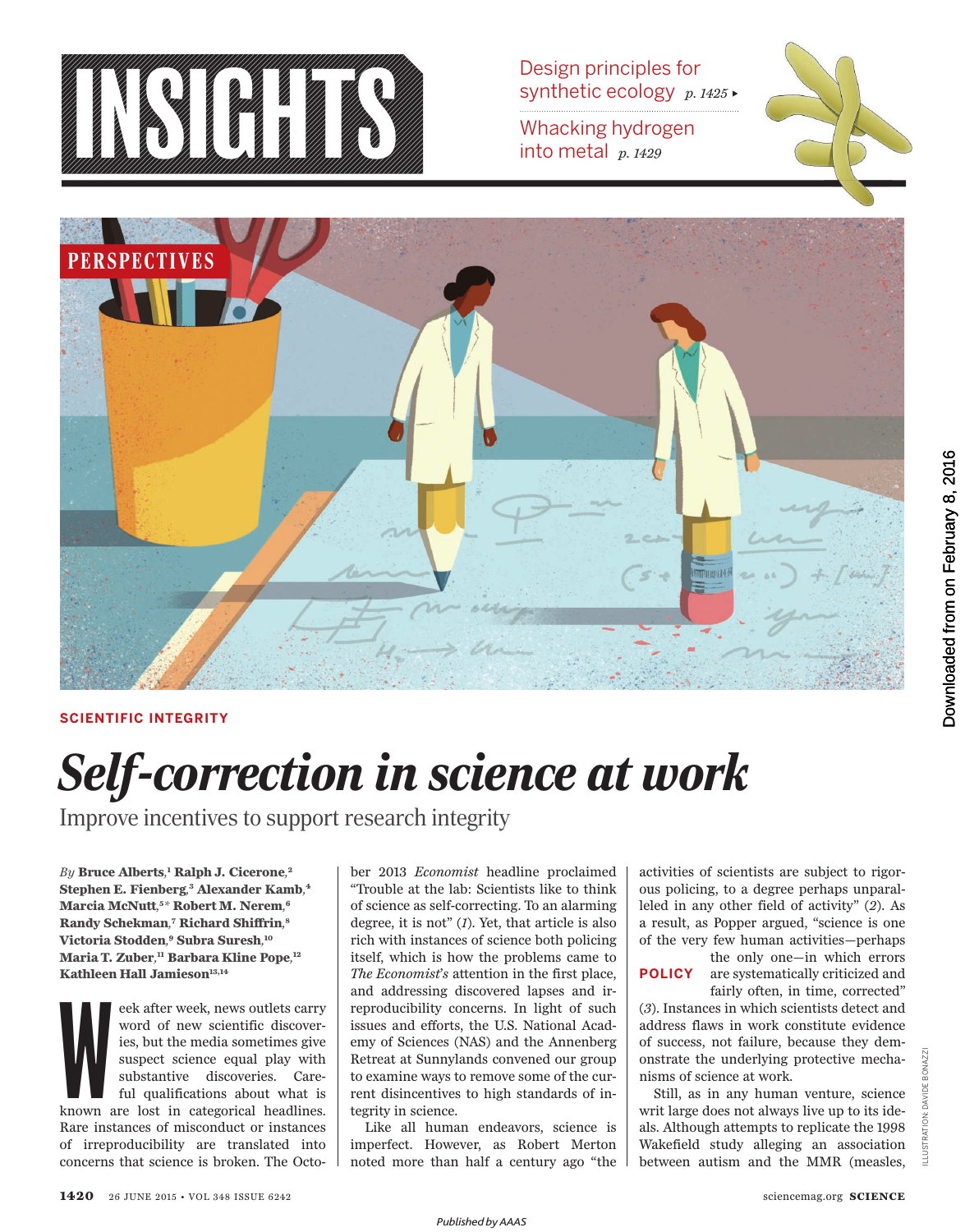mumps, and rubella) vaccine quickly discredited the work, it took far too long—12 years—for *The Lancet* to retract that fatally flawed article. By contrast, problems flagged in the January 2014 Obokata pluripotent stem cell papers led to a prompt investigation by the research institute and *Nature* retracting the papers by July 2014.

Leaders in the research community are responsible for ensuring that management systems keep pace with revolutions in research capacity and methods. Consistent with their self-correcting norm, scientists are actively addressing the disconcerting rise in irreproducible findings and retractions. As the *Economist* article itself noted, *PLOS One* and *Science Exchange* had begun an initiative "through which life scientists can pay to have their work validated by an independent lab"; *Nature* had initiated an 18-point checklist for authors "to ensure that all technical and statistical information that is crucial to an experiment's reproducibility or that might introduce bias is published"; and *Perspectives on Psychological Science* developed "a section devoted to replications" (1). Conferences such as the Association for Computing Machinery's Special Interest Group on Management of Data have begun to require reproducibility in accepted papers. After Obokata, *Nature* announced measures to increase the likelihood that misrepresented visuals will be detected in the review process (4). Other efforts include tighter financial disclosure rules, journal guidelines mandating increased transparency [see Nosek *et al*., page 1422 in this issue  $(5)$ ], and increased data disclosure (6). Innovations such as Cross Mark and Retraction Watch have made it easier for scholars to purge retracted work from the scholarly dialogue.

**INCENTIVES FOR QUALITY AND COR-RECTION.** Nosek and his colleagues have argued that some key incentive structures embraced by academia are counterproductive. Researchers are encouraged to publish novel, positive results and to warehouse any negative findings ( *7*). Cash bonuses paid in a number of countries have increased the number of submissions to prestigious journals  $(8)$ , and in some instances that work has been fraudulent. Growing numbers of biomedical students funded by the U.S. National Institutes of Health contribute to a pipeline of researchers in serial postdoctoral positions, as well as to declining morale and ever-lengthening time until researchers obtain their first independent research grant.

We believe that incentives should be changed so that scholars are rewarded for publishing well rather than often. In tenure cases at universities, as in grant submissions, the candidate should be evaluated on the importance of a select set of work, instead of using the number of publications or impact rating of a journal as a surrogate for quality. This practice is used in nominations for election to the NAS and selecting honorees in professional societies.

The peer-review process should do a better job of mentoring young reviewers,

## *"Ensuring that the integrity of science is protected is the responsibility of many stakeholders."*

increasing the clarity and quality of editorial response, and uncovering instances in which a reviewer is biased for or against a particular work. Although this may add to the reviewers' burden, one solution, used by *eLife*, is for reviewers to share their comments with each other and collaborate on a response before sending comments to the author with the editorial decision. *Science*'s cross-review, in which reviews are exchanged between reviewers, allows editors to capture broader input on the reviews before returning them to the authors. Were some reform to be implemented to address bias in reviewing, along with an incentive structure that rewards publishing quality rather than quantity, we suspect that the integrity of science could be better protected at no net increased cost in reviewers' time.

Reliance on the term "retraction" may create a disincentive to act in the best interests of science. The word "retraction," with its negative connotation, covers withdrawal of scholarship both for inadvertent error and for misconduct. Yet, voluntary withdrawal of findings by a researcher eager to correct an unintended mistake is laudatory, in contrast to involuntary withdrawal by a duplicitous researcher who has published fraudulent claims. Alternative nomenclature such as "voluntary withdrawal" and "withdrawal for cause" might remove stigma from the former while upping it for the latter. "Voluntary withdrawal" would be for papers that are wrong in major respects, cannot be fixed with just a correction, but are not a result of fraud or misconduct. Authors would be encouraged to take this route to avoid leaving confusing papers in the literature and to preserve their reputations. Ideally, some statute of limitations should be placed on voluntary withdrawals. "Withdrawal for cause" would be invoked any time fraud or misconduct taints the published literature. There should be no statute of limitations on withdrawal for cause.

In a similar vein, "conflict of interest" implies that disclosed relationships are corruptive. Adopting more neutral language such as "disclosure of relevant relationships" may encourage more complete compliance without implying that all disclosed associations are sinister.

**INVESTIGATION AND EDUCATION.** Authoritative and timely investigations into allegations of misconduct are critical to ensuring that flawed findings, which because of fraud or misconduct cannot be redeemed, are formally decertified. Because journals lack the wherewithal to investigate allegations of misconduct in published research, they rely on scholars' home institutions to address such concerns. Funding agencies often play an oversight role. In cases in which the institution is unwilling, conflicted, or incapable of investigating, consequential flawed findings might linger in the literature. A more robust structural solution is needed.

Even when institutions, funders, and journals work in good faith to address misconduct and ensure the accuracy of the research record, they can be overwhelmed by the growing number of allegations, the expense and complexity of investigations, the difficulties in addressing misconduct in international and cross-disciplinary collaborations, and the emergence of technologies that make it easier both to commit misconduct and to detect it. The investigating unit should be respected, neutral, nimble, have wide access to necessary expertise, and be capable of responding regardless of the funding source.

Ensuring that the integrity of science is protected is the responsibility of many stakeholders. In 1992, the NAS called for an independent Scientific Integrity Advisory Board to exercise leadership in addressing ethical issues in research conduct (9). Although not implemented, if such an entity were instituted, it could serve as a respected

*<sup>1</sup>University of California, San Francisco, CA, USA. <sup>2</sup>National Academy of Sciences, Washington, DC, USA. <sup>3</sup>Carnegie Mellon University, Pittsburgh, PA, USA. <sup>4</sup>Discovery Research, Amgen Inc., Thousand Oaks, CA, USA. <sup>5</sup>*Science*, American Association for the Advancement of Science, Washington, DC, USA. <sup>6</sup>Georgia Institute of Technology, Atlanta, GA, USA. <sup>7</sup>Howard Hughes Medical Institute and University of California, Berkeley, CA, USA. 8 Indiana University, Bloomington, IN, USA. <sup>9</sup>University of Illinois at Urbana-Champaign, Champaign, IL, USA. <sup>10</sup>Carnegie Mellon University, Pittsburgh, PA, USA. <sup>11</sup>Massachusetts Institute of Technology, Cambridge, MA, USA. <sup>12</sup>National Academies Press, National Academy of Sciences, National Academy of Engineering, Institute of Medicine, National Research Council, Washington, DC, USA. <sup>13</sup>Annenberg Retreat at Sunnylands, Rancho Mirage, CA, USA. <sup>14</sup>Annenberg Public Policy Center, University of Pennsylvania, Philadelphia, PA, USA. \*Corresponding author. E-mail: mmcnutt@aaas.org*